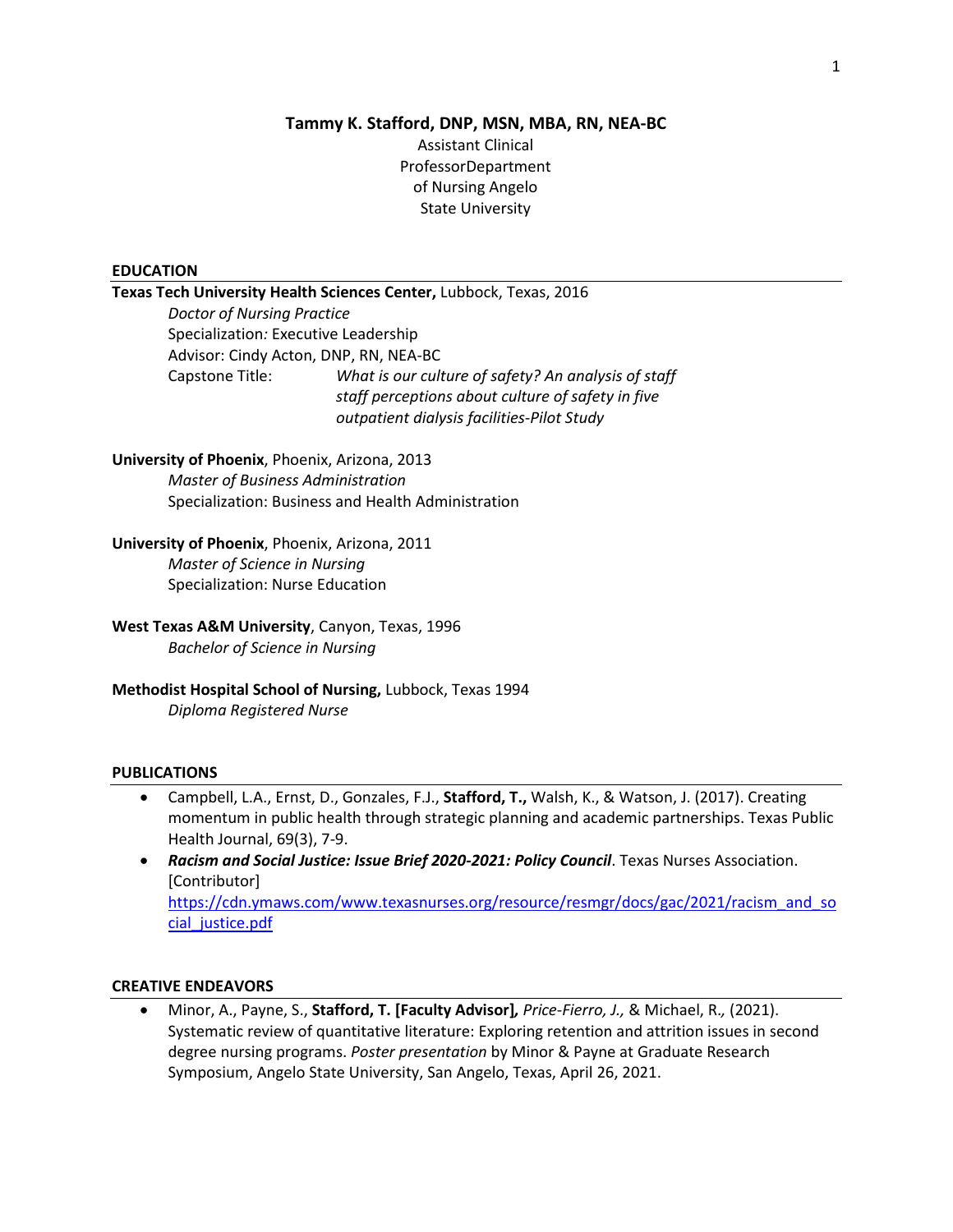## **TEACHING EXPERIENCE**

### **Angelo State University,** San Angelo, TX

*Assistant Clinical Professor: Fall 2018 -- Present*

- Evidence-Based Practice and Theory for Advanced Nursing (Graduate)
- Research Foundations for Advanced Nursing (Graduate)
- Roles and Financial Management in Nursing Education (Graduate)
- Advanced Health Assessment (Graduate)
- Advanced Nursing Clinical Practice for Nurse Educators (Graduate)

## **RELATED EXPERIENCE**

## **Angelo State University,** San Angelo, TX

*Principle Investigator Nurse Faculty Loan Program: 2020-Present*

• Administer the Nurse Faculty Loan Program funded by Health Resources and Services Organization (HRSA) for Master of Science in Nursing (MSN) students at Angelo State University

## **PRACTICE EXPERIENCE**

### **Fresenius Kidney Care**

*Director of Operations:* April 2008-June 2018

• Directed and administered the day-to-day operations and activities of outpatient dialysis facilities ensuring compliance with regulatory guidelines.

### **Fresenius Medical Care**

*Regional Quality Manager:* June 2004-March 2009

• Collaborated with regional and local management to meet regulatory guidelines and quality outcome measures.

## **Fresenius Medical Care**

*Clinical Manager:* July 2000-June 2004

• Served as a clinical supervisor and leader. Provided direction to staff members, coordinated all aspects of care from admission to discharge. Directed quality improvement initiatives.

#### **Fresenius Kidney Care**

*Registered Nurse:* June 1994-June 2000

#### **PROFESSIONAL MEMBERSHIPS**

- 2011, Sigma Theta Tau International, Omicron Delta Chapter, The University of Phoenix, *Member*
- 2013, Delta Mu Delta International Honor Society, The University of Phoenix, *Lifetime Member*
- 2016, The National Honor Society Phi Kappa Phi, Texas Tech University, *Lifetime Member*
- 2008, American Nurses Association *Member*
- 2008, Texas Nurses Association *Member*
- *2018,* Angelo State University Nursing Honor Society
- *2020,* The National Society of Leadership and Success